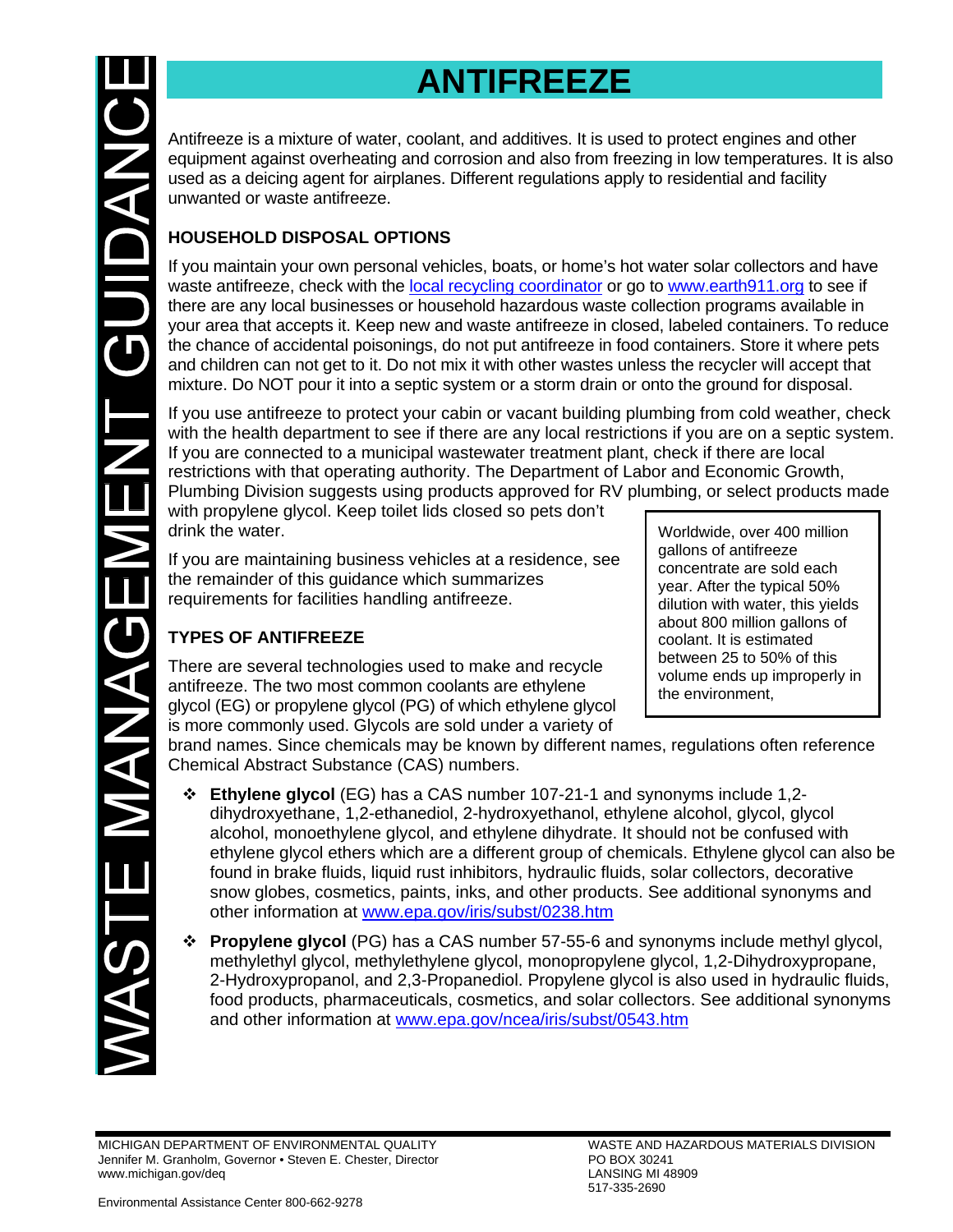## **REGULATIONS**

Antifreeze is regulated by the Department of Environmental Quality (DEQ) under [several Parts of the Natural](http://www.michigan.gov/deq/0,1607,7-135-3307_4132---,00.html)  [Resources and Environmental Protection Act, 1994 PA 451, as amended \(Act 451\) and their administrative rules.](http://www.michigan.gov/deq/0,1607,7-135-3307_4132---,00.html) These Parts and the regulating DEQ Divisions include:

- **Part 31 Water Resources Protection** (permitting of discharges into [surface water](http://www.michigan.gov/deq/0,1607,7-135-3313_3682_3713---,00.html) and [groundwater,](http://www.michigan.gov/deq/0,1607,7-135-3313_4117---,00.html) and ethylene glycol is also regulated under the **Part 5 rules** which has requirements for storage, inspections, release reporting, and pollution prevention planning — Water Bureau)
- **[Part 55 Air Pollution Control](http://www.michigan.gov/deq/0,1607,7-135-3310---,00.html)** (permitting of some recycling units, installing storage or transfer operations of volatile organic compounds of noncarcinogenic liquids, and using for deicing planes — Air Quality Division)
- **[Part 111 Hazardous Waste Management](http://www.michigan.gov/deq/0,1607,7-135-3312_4118_4240-9167--,00.html)** (managing it as hazardous waste if it meets characteristics or a facility may choose to manage hazardous waste antifreeze as universal waste. Universal waste antifreeze only pertains to mixtures containing ethylene glycol or propylene glycol that were used as a heat transfer or dehydration fluid [R 299.9101] — Waste and Hazardous Materials Division)
- **[Part 121 Liquid Industrial Wastes](http://www.michigan.gov/deq/0,1607,7-135-3312_4118_4240-9167--,00.html)** (managing it when not a hazardous waste Waste and Hazardous Materials Division)
- **[Part 201 Environmental Response](http://www.michigan.gov/deq/0,1607,7-135-3311_4109_9846---,00.html)** (reporting releases and cleaning up contamination Remediation and Redevelopment Division)
- **[Part 211 Underground Storage Tank Regulations](http://www.michigan.gov/deq/0,1607,7-135-3311_4115_4238---,00.html)** (storing ethylene glycol in regulated underground tanks — Waste and Hazardous Materials Division)
- **[Part 213 Leaking Underground Storage Tanks](http://www.michigan.gov/deq/0,1607,7-135-3311_4109_4215---,00.html)** (reporting releases and cleaning up contamination from regulated underground tanks — Remediation and Redevelopment Division)

In addition to the above DEQ regulations, other agencies and regulations that may apply to antifreeze include:

- **US Environmental Protection Agency** (EPA)
	- Comprehensive Environmental Response, Compensation, and Liability Act (CERCLA) [40 CFR Part 302] for federal release reporting requirements of ethylene glycol releases since it is listed as a hazardous substance in Table 302.4. See [www.epa.gov/lawsregs/laws/index.html](http://www.epa.gov/lawsregs/laws/index.html)
	- **SARA Title III** [40 CFR Parts 370 and 372] for federal requirements for notifying under Section 312 (Tier II form) if more than 10,000 pounds of ethylene glycol and mixtures (approximately 1200 gallons) is kept on site at any one time.

Reporting is required under Section 313 (Form R) if the facility meets the *activity* threshold for ethylene glycol, is a covered industry based on its **NAICS code**, and has 10 or more full-time employees or equivalent of 20,000 hours/year.

See www.michigan.gov/degsara or call 517-373-8481 for more SARA Title III information.

- \* Resource Conservation and Recovery Act (RCRA) [[40 CFR Parts 260-299](http://www.access.gpo.gov/cgi-bin/cfrassemble.cgi)] for federal requirements of managing hazardous waste, and storing ethylene glycol in underground storage tanks. Michigan has authority to oversee these requirements. See [www.epa.gov/lawsregs/laws/index.html](http://www.epa.gov/lawsregs/laws/index.html)
- **US Department of Transportation** [49 CFR Parts 100-199] for shipping containers, shipping labels and papers, placarding, etc of hazardous materials. See [hazmat.dot.gov](http://hazmat.dot.gov/) and discuss requirements with either the USDOT at 800-467-4922 or Michigan State Police at 517.336.6580.
- **Michigan Department of Consumer and Industry Services** [29 CFR Part 1910.1200] for training and awareness requirements under the Hazardous Communication Standard (Right-to-Know). See information and standards at [www.michigan.gov/miosha](http://www.michigan.gov/miosha) and call their Consultation Education and Training Division at 517-322-1809.
- **Local requirements** vary depending on local building and zoning ordinances. Contact the local authorities such as the building, zoning, or local health department environmental section office for more information.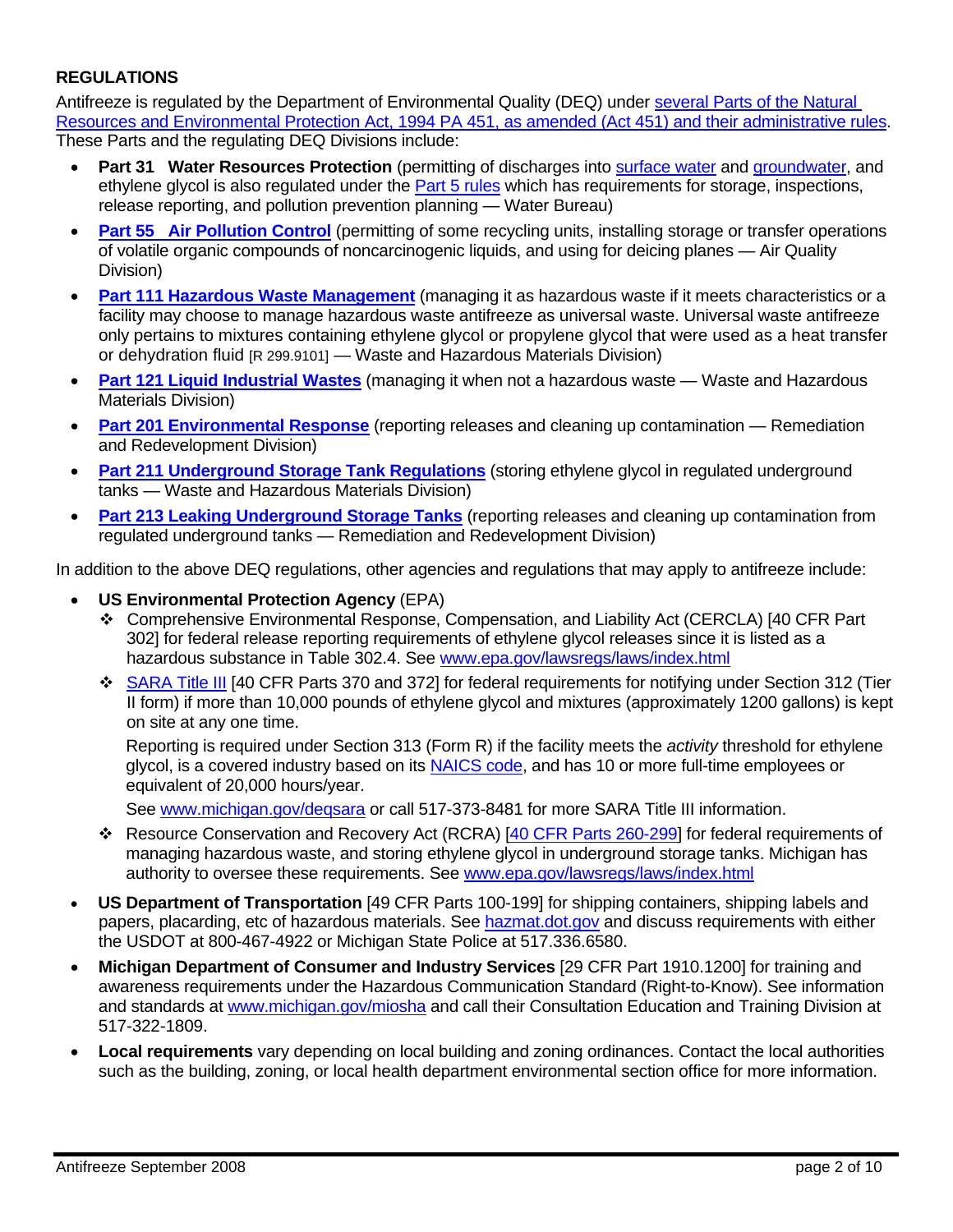Facilities interested in manufacturing or recycling antifreeze also need to meet, but not limited to the following:

- Applicable American Society for Testing and Material (ASTM) specifications which can be purchased at [www.astm.org.](http://www.astm.org/)
- [Requirements for using certified measuring equipment](http://www.michigan.gov/mda/0,1607,7-125-1569_19192---,00.html) overseen by the Department of Agriculture, Weights and Measures Division. Call 517-655-8202 X304 with questions about the weights and measures act (Act 283 of 1964) and state labeling laws.
- [MIOSHA requirements](http://www.michigan.gov/miosha) regarding worker health and safety, labeling, and requirements to provide Material Safety Data Sheets (MSDS) with products. Contact their Consultation Education and Training Division at 517-322-1809.
- The Federal Fair Packaging and Labeling Act for labeling of recycled or recyclable materials at [www.ftc.gov/os/statutes/fplajump.shtm](http://www.ftc.gov/os/statutes/fplajump.shtm)
- Other state regulations where your products will be sold, including requirements for that state's requirements for additives and labeling recycled products.
- Facility requirements for managing, treating, and disposing of liquid industrial waste, hazardous waste or universal waste.
	- o If a facility accepts non hazardous antifreeze for recycling or disposal, they must follow the liquid industrial waste designated facility requirements in Part 121. Discuss questions with district staff.
	- o If a recycler accepts universal waste for processing and places it directly into a process tank without storing it on-site, they need to follow the universal waste handler regulations and designated facility requirements in Part 121. Discuss questions with district staff.
	- o If a facility accepts universal waste or hazardous waste antifreeze for disposal, or for recycling but stores it prior to processing, they must meet the universal waste destination facility and hazardous waste treatment, storage and disposal facility requirements. Discuss requirements with the Waste and Hazardous Materials Division hazardous waste permit staff by calling 517-373-9875.
- Other agency requirements in Michigan. It is recommended you answer the DEQ Permit Information Checklist questions and FAQs at [www.michigan.gov/deqpermits](http://www.michigan.gov/deqpermits) as a starting point for other environmental requirements. Other information about starting up a new business or expanding operations in Michigan is available at [www.michiganadvantage.org.](http://www.michiganadvantage.org/)
- Local requirements for business operations.

Recyclers may want to list their services in the [DEQ Recycled Materials Market Directory,](http://www.michigan.gov/deqrmmd) and if they want to do business with state agencies, register as a vendor with the [Department of Management and Budget](http://www.michigan.gov/dmb).

# **CONCERNS WITH ANTIFREEZE**

**Health Risk** Small amounts of ethylene glycol can cause health problems if swallowed by people or pets. It is one of the top ten poisons in dogs and cats in the United States. The lethal adult human dose is less than 7 tablespoons. Children can be seriously harmed when they ingest as little as two tablespoons. One teaspoon of 95 percent ethylene glycol can be lethal to an average 8-pound cat and less than one tablespoon can be lethal to a 20 pound dog. Human health effects range from minor skin irritation to coma, respiratory failure and even death without treatment since exposure to large amounts of ethylene glycol can damage the kidneys, nervous system, lungs, and heart. Propylene glycol has lower toxicity rating than ethylene glycol and is considered to be a safer alternative. Reported health effects usually involve children who have ingested large amounts. A fact sheet from the Agency of Toxic Substances and Disease Registry about ethylene glycol is at [www.atsdr.cdc.gov/tfacts96.html.](http://www.atsdr.cdc.gov/tfacts96.html)

**Environmental Risk** Environmental contamination can occur when antifreeze is improperly disposed of or handled. Although microorganisms in the environment will eventually break down virgin antifreeze, many of the contaminants found in used antifreeze cannot. Contaminants include copper, lead, zinc, and 1-4 dioxane. Heavy metals, such as copper and lead, may cause problems at wastewater treatment plants. These metals might keep a plant from meeting its permit discharge requirements. In addition, the sludge created at the treatment plant might exceed maximum heavy metal content requirements and would require the sludge to be handled as a hazardous waste. Spent antifreeze poured onto the ground or into septic systems may eventually contaminate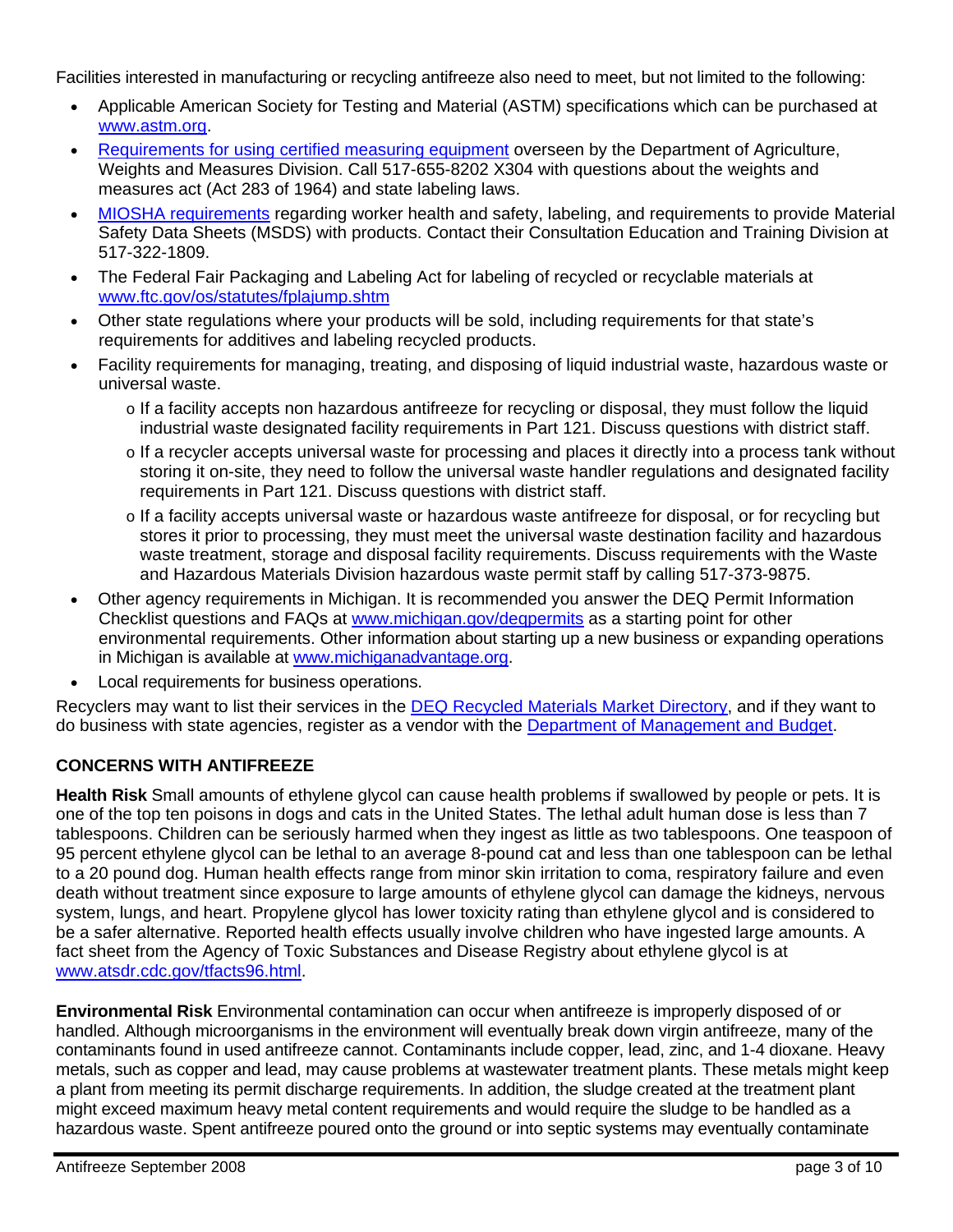the groundwater. Spent antifreeze poured into storm drains, ditches, streams, lakes, etc., will contaminate surface water. Biodegradation of large quantities of ethylene glycol may deplete the levels of dissolved oxygen in the water resulting in killing aquatic organisms. Improper disposal may also result in drinking water supplies becoming contaminated.

**The remainder of this document will describe the waste regulations for facilities that are overseen by the DEQ Waste and Hazardous Materials Division — Parts 111 and 121. Reliance on information from this document is not usable as a defense in any enforcement action or litigation. Refer to the regulations or discuss your requirements and questions with a consultant or the regulating agency staff. [DEQ district map](http://www.michigan.gov/deq/0,1607,7-135-3306_3329-12306--,00.html) is at [www.michigan.gov/deq](http://www.michigan.gov/deq) "Contact DEQ."**

## **CHARACTERIZING USED ANTIFREEZE**

To know management requirements, facilities need to determine if unwanted or used antifreeze is either:

- **Usable product**. Keep it in a closed, labeled container and reuse it. The waste regulations would not apply.
- **Waste material**. If it is a waste, then the facility needs to determine if the unwanted antifreeze, even the products labeled "environmentally friendly, is a nonhazardous liquid waste (called liquid industrial waste in the regulations) or hazardous waste. If it is hazardous a facility can choose to manage it as a universal waste. A generator can determine this by:
	- ¾ Testing it by having a laboratory run a Toxicity Characteristic Leaching Procedure (TCLP) or using a total metals analysis as a screening test, or
	- $\triangleright$  Assuming it is hazardous waste and managing it as universal waste or managing it under the applicable facility generator requirements, or
	- $\blacktriangleright$  Having knowledge that the waste is not hazardous. For example using a material safety data sheet (MSDS) or other manufacturer documentation when getting rid of unwanted virgin antifreeze.

Depending on your company's situation, your waste disposal company or recycler may have information available about your antifreeze characteristics. The color of antifreeze is no longer an accurate indicator as to its formulation and if different brands are compatible to mix together. Go to [www.filtercouncil.org/techdata/tsbs/05-2.html](http://www.filtercouncil.org/techdata/tsbs/05-2.html) for more information.

#### **Keep test results or other documentation indicating its characteristics at least 3 years after waste was last generated**.

Waste antifreeze is not a listed hazardous waste but it may exhibit hazardous characteristics due to having:

- Accumulated heavy metals [e.g. lead levels may reach a TCLP concentration of 5.0 mg/L or greater (D008 waste). Spent antifreeze is likely to be hazardous waste if it was from an older vehicle that has been sitting for years and has picked up enough metals and when removed from cheaper radiators containing lead solder.]
- Traces of fuel [e.g. may make it flammable (D001 waste). Spent antifreeze may be hazardous waste if it has been mixed with gasoline or other flammable materials and it has a flashpoint less than 140°F]
- Other contaminants from engine parts at regulated toxicity levels. [e.g. contains benzene TCLP concentrations of 0.5 mg/L or greater that would make it have a toxicity hazardous waste characteristic (D018)]
- Broken down over time and had acids form [e.g. may make it a corrosive hazardous waste (D002) if the pH is less than or equal to 2.0.]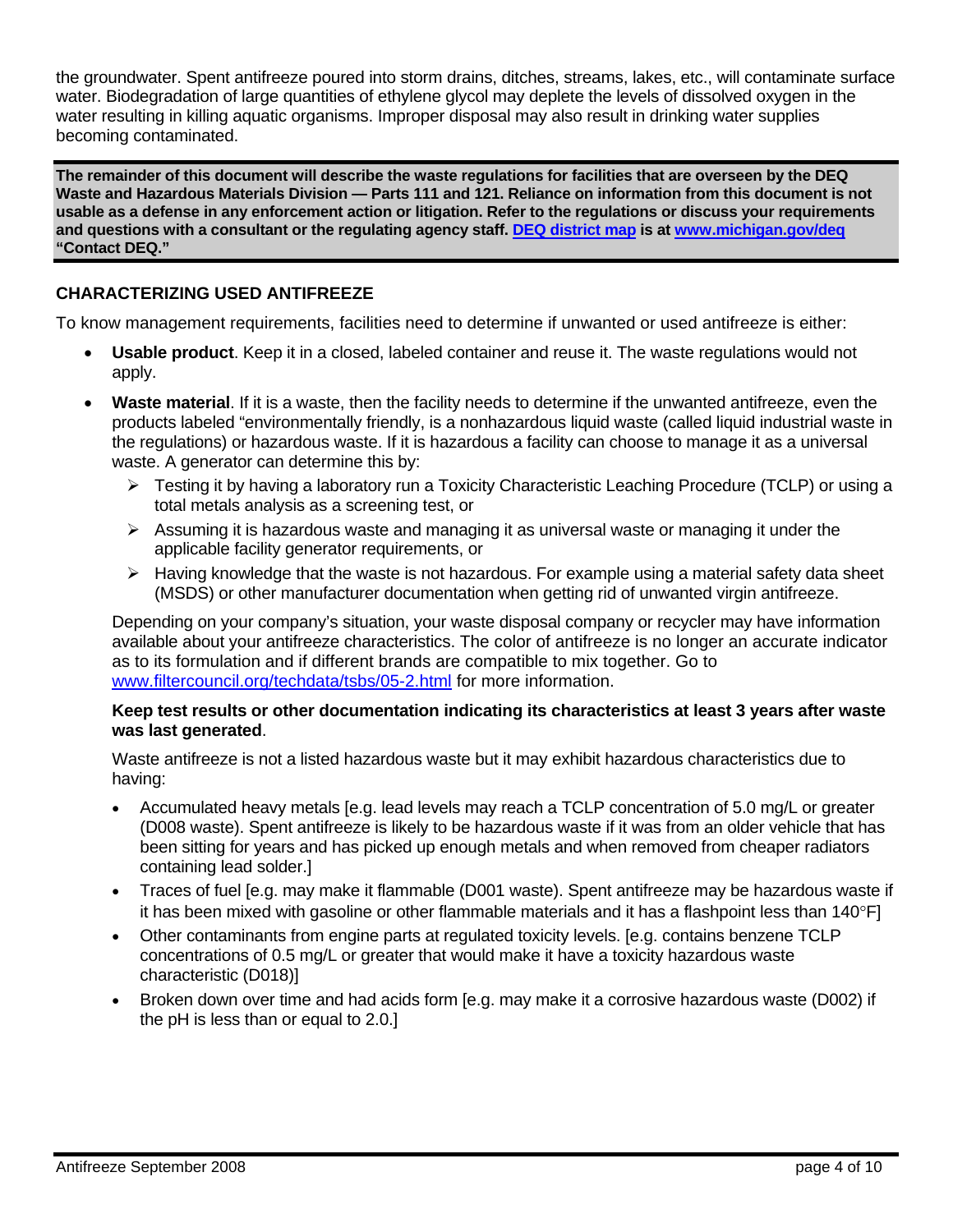#### **MANAGEMENT REQUIREMENTS**

The specific requirements that facilities must meet depend on if the spent antifreeze has been characterized as a universal waste, hazardous waste, or liquid industrial waste.

General recommendations for all used antifreeze include:

- Storing the different spent antifreeze chemicals separately to aid in recycling unless the recycling company allows all antifreeze to be mixed together. It is also recommended you do NOT mix spent antifreeze with used oil or any other waste unless your recycler or disposal company allows it.
- $\checkmark$  Using dedicated equipment such as drain pans, funnels, and buckets to reduce the risk of contamination from being mixed with other hazardous waste.
- $\checkmark$  Using self closing funnels when transferring it to waste containers to help meet the requirements to have closed containers.
- $\checkmark$  Not using a container that is lined with paint, resin, or other materials that could further contaminate the used antifreeze.
- $\checkmark$  Not using old food or beverage containers for storing antifreeze for safety reasons.
- $\checkmark$  Having secondary containment for all storage areas is recommended, and is required under some conditions. For example, containment is required for ethylene glycol when the facility is subject to the Water Bureau Part 5 rules because the antifreeze is in outdoor storage containers and the facility has met the threshold management quantity of 440 pounds of polluting materials, or when the antifreeze is hazardous waste and the facility is a Small Quantity Generator accumulating over 2,200 pounds of hazardous waste or the facility is a Large Quantity Generator.
- $\checkmark$  Storing it in a well–ventilated area.
- $\checkmark$  Recycling the used product instead of disposing it.

#### *LIQUID INDUSTRIAL WASTE (nonhazardous liquids)*

- Store it in a container in good condition with no leaks or defects. It must be compatible with the antifreeze stored in it. Keep the container closed at all times except when emptying or filling
- Keep the exterior of the container free of waste
- Label the container and tank with "Spent Antifreeze" or "Used Antifreeze" and make sure the label is readable
- Protect the containers from weather, fire, and secure from vandalism and physical damage (for example store it where a fork lift or other equipment can not hit it)
- There is no state time limit how long it can be kept on-site if the container requirements are met but check if there are any local restrictions
- Regular inspections are recommended
- [Recycling or disposing of it properly](#page-7-0)
- Cleaning up any spills immediately and properly characterizing residues to identify appropriate disposal options
- See the [Nonhazardous Liquid Waste Generator Requirements](http://www.michigan.gov/documents/deq/deq-ess-p2tas-liwgenerator_207980_7.pdf) guidance for more information.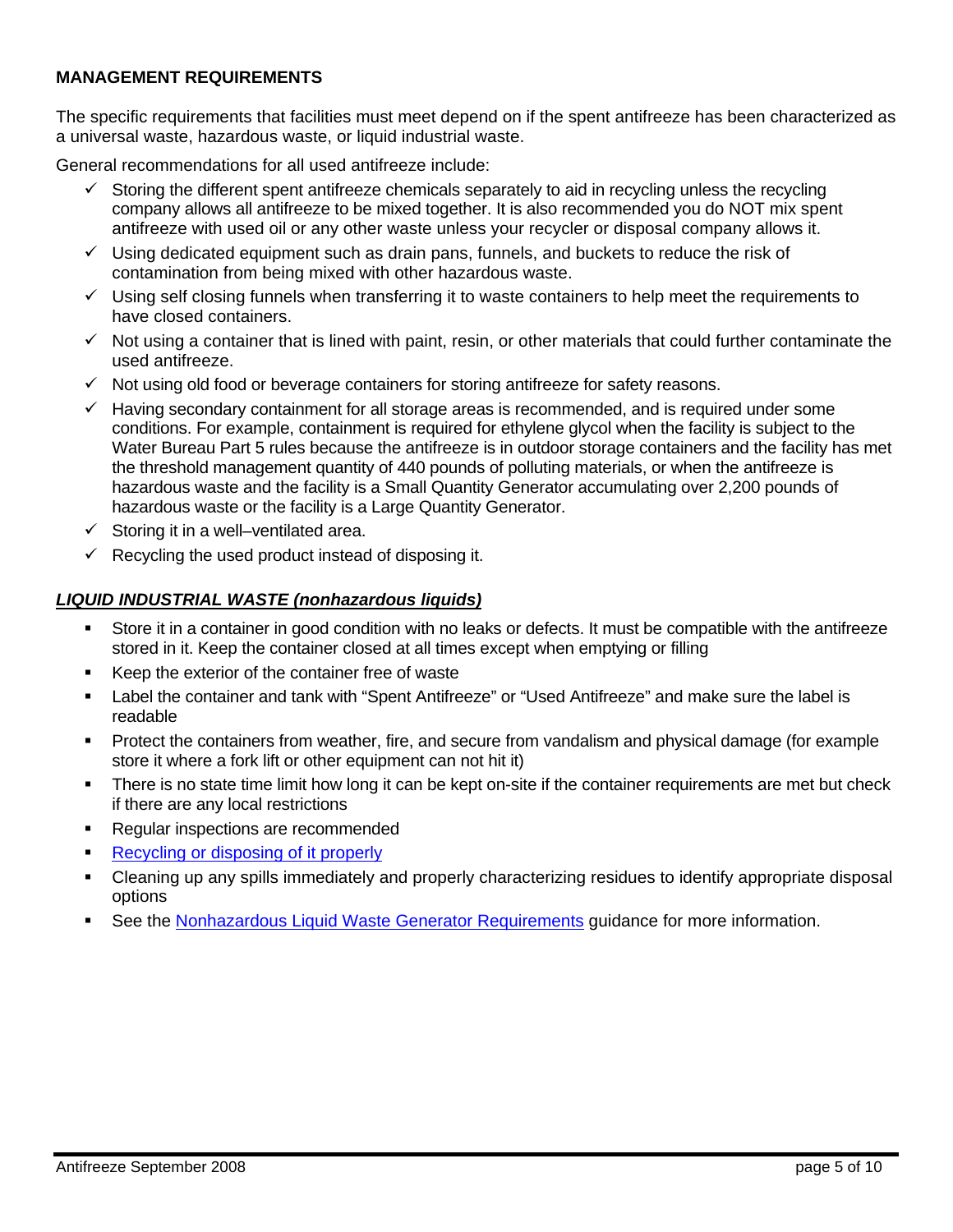#### *UNIVERSAL WASTE*

The hazardous waste rules revised in 2008 allows a facility the choice of handling waste antifreeze that meets the hazardous waste characteristics either as universal waste or hazardous waste. See the Universal Waste guidance for information about other wastes that can be managed under these alternative rules (electric lamps, batteries, consumer electronics, pesticides, pharmaceuticals, and devices containing elementary mercury). The universal waste management requirements will depend on if the facility is a Small Quantity Handler (SQH) or Large Quantity Handler (LQH).

- A SQH accumulates less than 11,000 pounds total of all universal wastes at any time. A company may want to use the [small quantity handler inspection form](http://www.deq.state.mi.us/documents/deq-whm-hwrp-eqp5186.pdf) to conduct a self compliance audit.
- A LQH is a facility that accumulates 11,000 pounds or more of all types of universal waste at any time. This designation as a large quantity handler is retained through the end of the calendar year in which this amount of universal waste is accumulated. A company may want to use the [large quantity handler](http://www.deq.state.mi.us/documents/deq-whm-hwrp-eqp5185.pdf)  [inspection form](http://www.deq.state.mi.us/documents/deq-whm-hwrp-eqp5185.pdf) to conduct a self compliance audit.

There are advantages to handling used antifreeze as universal waste:

- Do not need to include this amount when calculating your hazardous waste generator status. This may allow some companies to reduce their generator status level and regulatory requirements. For example, a large quantity generator who manages part of their hazardous waste stream as universal waste may be able to become a small quantity generator or conditionally exempt small quantity generator of hazardous waste.
- Universal waste can be accumulated up to one year which is a longer accumulation time than allowed for a small quantity and large quantity generator's hazardous waste.
- Less labeling is required than hazardous waste.

#### **Universal waste requirements include:**

- Labeling containers and tanks with words "universal waste antifreeze," "waste antifreeze," or "used antifreeze"
- Keeping containers closed, except to add or remove universal waste
- Using containers that are structurally sound, compatible with the antifreeze, and that lacks evidence of leakage, spillage, or damage that could cause leakage under reasonably foreseeable conditions
- [Recycling or disposing of it properly](#page-7-0) including obtaining a site identification number when required to use it on a manifest when shipping it off-site (required by Part 121)
- Having storage tanks meet additional requirements in [40 C.F.R. part 265,](http://ecfr.gpoaccess.gov/cgi/t/text/text-idx?c=ecfr&sid=6e9222f61c11a3fdefa2fb4f8438b0e2&rgn=div5&view=text&node=40:25.0.1.1.6&idno=40) [subpart J,](http://ecfr.gpoaccess.gov/cgi/t/text/text-idx?c=ecfr&sid=6e9222f61c11a3fdefa2fb4f8438b0e2&rgn=div5&view=text&node=40:25.0.1.1.6&idno=40#40:25.0.1.1.6.10) except for 40 C.F.R. §§265.197(c), 265.200, and 265.201, which includes, but not limited to:
	- o Professional engineer certifications required for new tank systems and integrity assessments of existing tank systems that the tank system is adequately designed and has sufficient structural strength and compatibility with the waste to be stored or treated to ensure that it will not collapse, rupture, or fail
	- $\circ$  Inspections at least once each operating day (Note: Michigan did not adopt the EPA [Performance Track](http://www.epa.gov/performancetrack/) regulations that allow those members to have less frequent inspections).
	- o Secondary containment
	- o General operating conditions
	- o Release reporting and cleanup
	- o Closure and post-closure care
- Cleaning up any spills immediately and properly characterizing residues to identify appropriate disposal options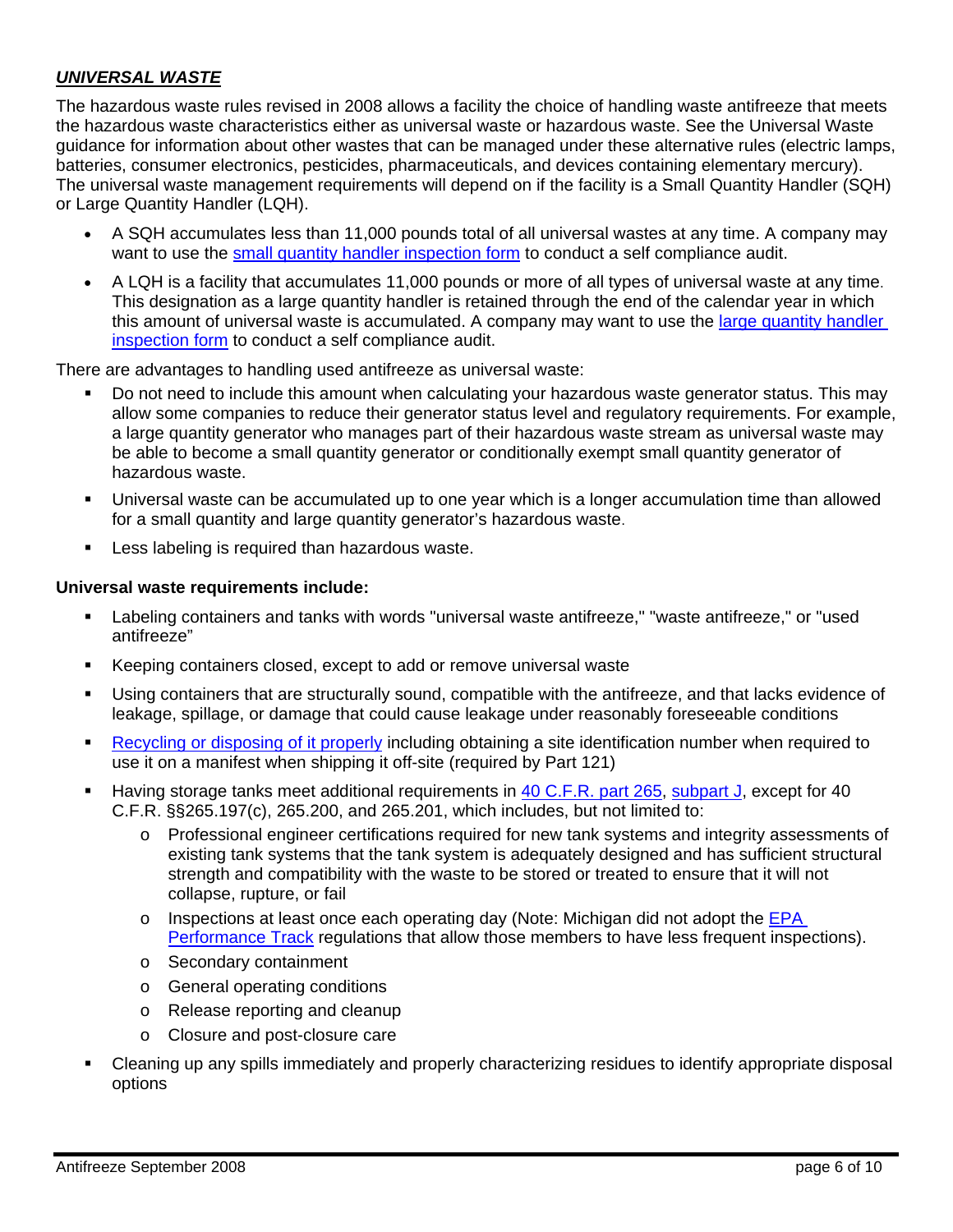## *HAZARDOUS WASTE*

If the company chooses to manage used antifreeze as a hazardous waste, then the company needs to meet the specific management requirements for that facility's generator status — large quantity generator (LQG), small quantity generator (SQG), or conditionally exempt small quantity generator (CESQG).

- $\checkmark$  Store in a container in good condition with no leaks or defects. It must be compatible with the antifreeze stored in it. Keep the container closed at all times except when emptying or filling.
- $\checkmark$  Label requirements depend on where the container is located:
	- If the container is in an accumulation area, the label has to have the words "hazardous waste" along with the hazardous waste code and the accumulation start date on it. That is the date waste was first put into the container. A CESQG can label it "Spent Antifreeze" or "Used Antifreeze."
	- If the container is being used as a "satellite container," it must be labeled with the words "hazardous waste" and the waste code **or** the chemical name like "used ethylene glycol". A satellite container is one used to accumulate

#### **Hazardous Waste Generator Status Categories**

In ONE month, the total amount of ALL nonacute hazardous waste is generated at the following volumes:

**LQG:** more than 1,000 kg (2,200 pounds) [and/or 1 kg (2.2 pounds) or more of acutely and severely toxic hazardous waste is generated.]

**SQG:** 100 kg (220 pounds) to less than 1,000 kg (2,200 pounds). Accumulation never exceeds 6,000 kg (13,200 pounds).

**CESQG:** less than 100 kg (220 pounds). Accumulation never exceeds 1,000 kg (2,200 pounds).

There are also storage time limits.

up to 55 gallons of hazardous waste, or one quart of acutely hazardous waste, at the point of generation. There is no limit on how long the satellite container can be kept at its location as long as it is used on a regular basis, the operator has control of the process generating the waste, and the satellite accumulation does not exceed the 55–gallon limit. The use of "spent or used antifreeze" is recommended for containers holding spent antifreeze that is hazardous waste as an aid for your employees, but it is not required.

- $\checkmark$  SQG and LQG must provide secondary containment of the storage area.
- $\checkmark$  Store it no longer than the allowable time period:
	- CESQG do not have a state time limit but there may be local restrictions.
	- SQGs may accumulate up to 180 days. If the distance to the treatment, storage, and disposal facility is over 200 miles, then it can be accumulated up to 270 days.
	- LQGs may accumulate up to 90 days.
- $\checkmark$  Inspect the containers holding hazardous waste for signs of corrosion and leaks. Tanks have other specific requirements.
	- CESQGs have no state specified inspection time schedule. Check if there are any local restrictions.
	- SQGs and LQGs must inspect containers weekly. LQGs are required to keep written inspection records for at least 3 years. It is recommended other generators keep records.
- 9 Recycling or disposing of it properly
- Cleaning up any spills immediately and properly characterizing residues to identify appropriate disposal options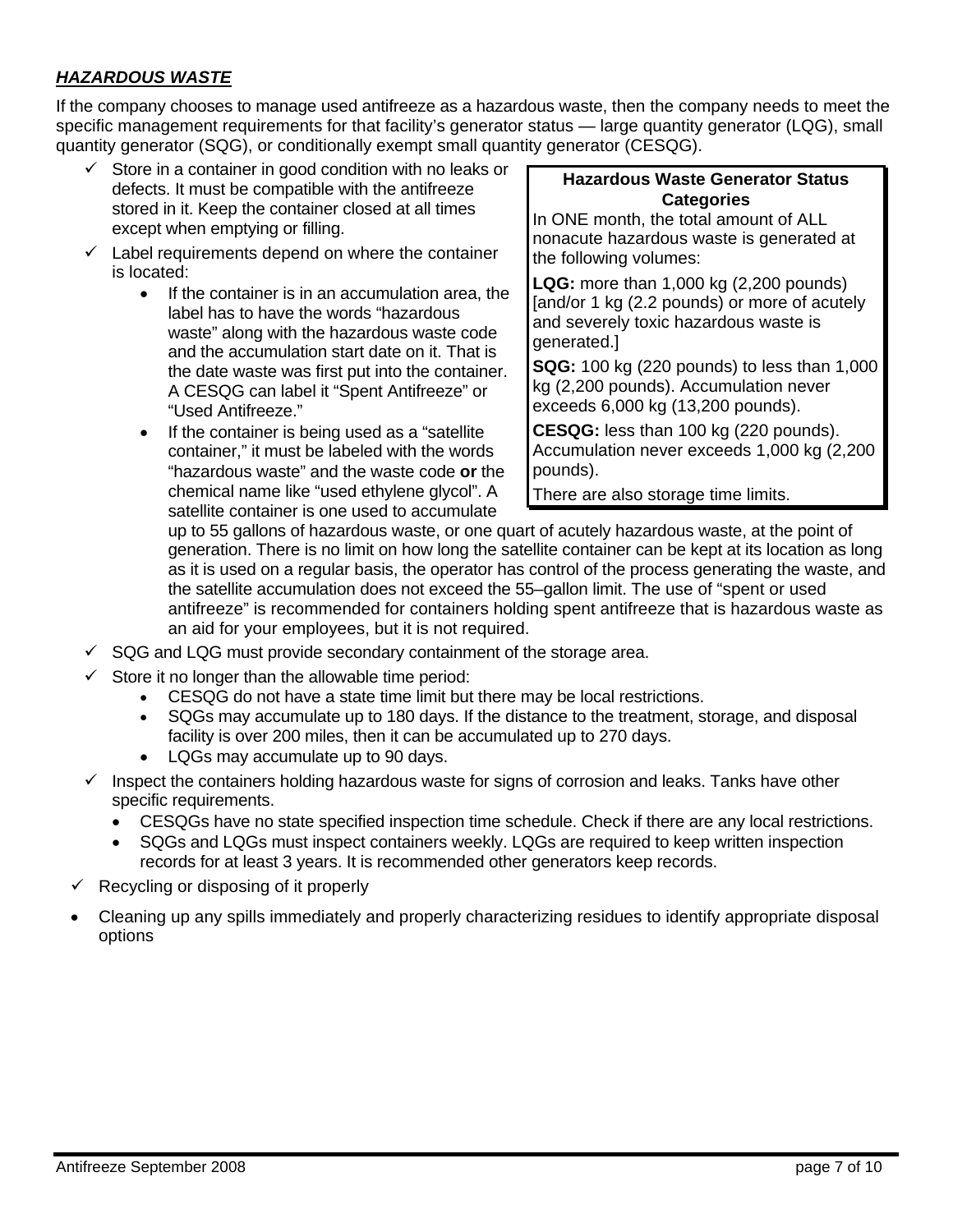#### <span id="page-7-0"></span>**RECYCLING AND DISPOSAL OPTIONS**

Recycling and disposal options include the following methods:

- 1. Wash the spent antifreeze down the drain **ONLY IF** the drain is connected to a municipal wastewater treatment facility and **IF prior permission has been obtained from the sewer authority**. It is recommended this permission be in writing.
	- ∅ Used antifreeze **cannot** be discharged to storm drains or onto the ground under any circumstance.
	- ∅ Used antifreeze **must never** be discharged into a drain that leads to a septic system.
- 2. Obtain a site identification number if the facility does not already have one, hire a permitted and registered transporter, and manifest the antifreeze when having it hauled off-site by a commercial hauler. Submit the form EQP5150 if the facility does not already have a site identification number. If a facility needs to update information already on file with the Waste and Hazardous Materials Division, request a prepopulated EQP5150 form according to the instructions on the Waste Data System webpage at [www.deq.state.mi.us/wdspi.](http://www.deq.state.mi.us/wdspi/) The notification is required for a liquid industrial waste generator, and as an large quantity universal waste handler, along with any other regulated waste activities for the site.

Hire a permitted and registered transporter to deliver the waste to a facility that has notified the Waste and Hazardous Materials Division they are operating a liquid industrial waste designated facility or licensed hazardous waste treatment, storage and disposal facility (TSDF). It may be taken to a recycling operation, disposal facility, or to a municipal waste water treatment plant that allows disposal of the antifreeze into its system and that has notified the DEQ as being a destination facility.

- Use a manifest to track the waste shipment. Many haulers provide manifest copies. If they do not, see information on how to order them from EPA approved printers at [www.michigan.gov/deqwaste](http://www.michigan.gov/deqwaste) "Manifest Information". Complete the manifest and distribute the copies in accordance with the instructions available on the website. Keep your copy and submit the DEQ copy to the Waste and Hazardous Materials Division within 10 days after the end of the month in which the shipment occurred. Make sure to get a copy back from the TSDF within the allowable time frame. A timetable flow chart and tracking log is available online. Use waste code 030L on the manifest.
- If the transporter uses a consolidated manifest, they need to provide you a receipt with the following information:
	- $\geq$  Name and address of your facility and where the waste is being taken
	- $\gg$  Amount and type of waste shipped off-site
	- $\gg$  Date of pick up
	- Sour Consolidated manifest number being used by the transporter (The waste code on the consolidated manifest would be 030LC.)
	- **& Driver's signature**
	- **Exall Transporter's company name**

3.Haul your own generated antifreeze to a destination facility that has notified the Waste and Hazardous Materials of their operations if you meet the following requirements:

♦ If you haul 55 gallons or less of your own liquid industrial waste or if the antifreeze is hazardous waste from a CESQG to :

• A manifest is not required if you have a record go with each shipment that includes your facility's name and address, a description of the waste, how much waste is in the shipment, and where you are taking the waste.

keep these records until they sell the business or site as proof they properly handled the waste. • Obtain a signature from the designated facility acknowledging receipt of the waste and give them a copy of the record and you keep a copy for at least 3 years from date of shipment. Some facilities will

• Have required insurance coverage if the shipping vehicle is involved in an accident (see following amounts)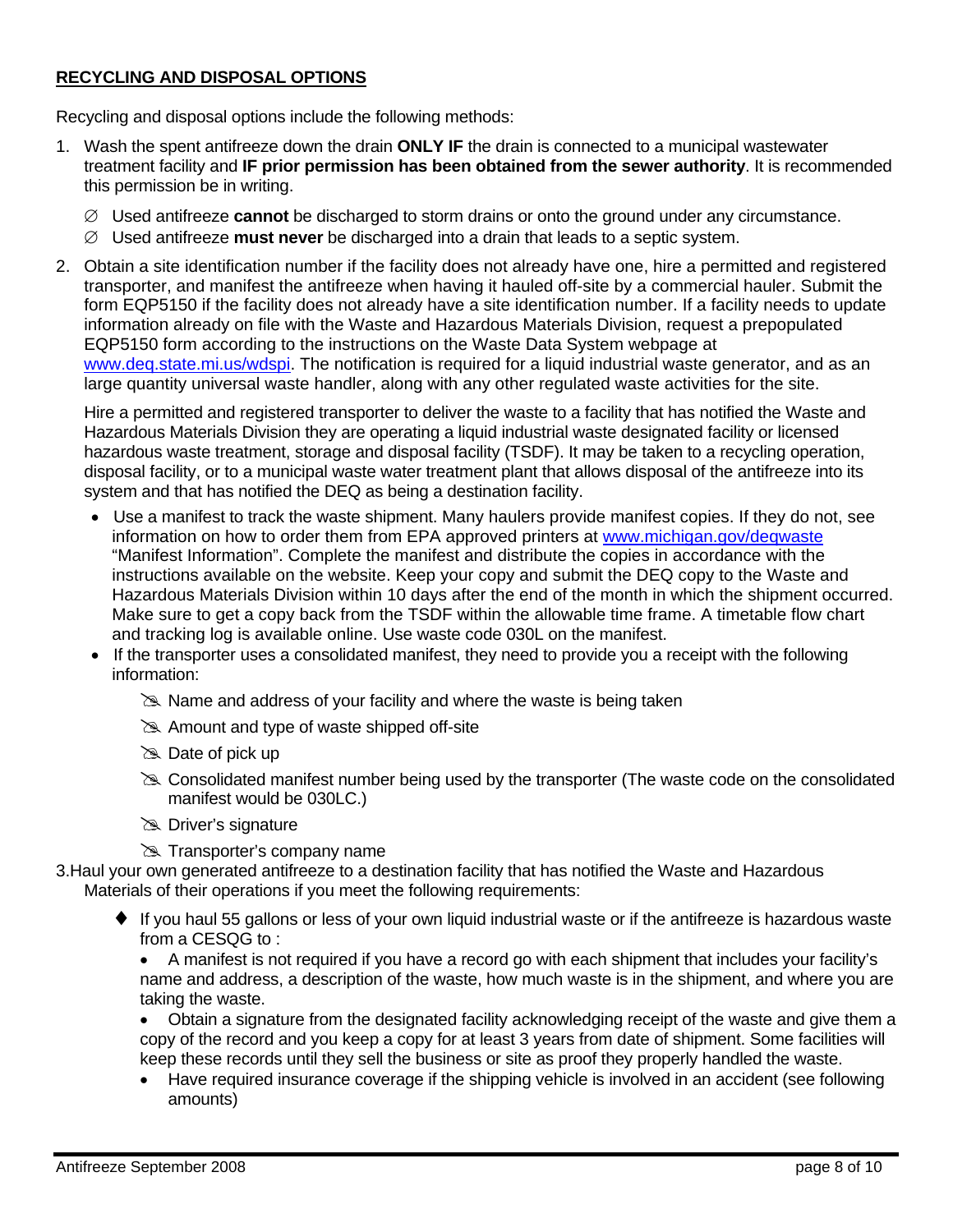- <span id="page-8-0"></span>♦ If you haul over 55 gallons of your own liquid industrial waste, you must:
	- Obtain a site identification number and notify the Waste and Hazardous Materials Division on form EQP5150 that you are transporting your own waste
	- Use a waste manifest and meet those requirements
	- Have required insurance coverage and obtain a copy of the MCS-90 (endorsement for motor carrier policies of insurance for public liability under Section 20 or 30 of the Motor Carrier Act of 1980) from your insurance company and submit it to:

DEQ WHMD Attn: Transportation Program Technician Southeast Michigan District Office 27700 Donald Court Warren MI 48092-2793

If the vehicle is under 10,000 pounds gross vehicle weight, have fleet insurance coverage of at least \$300,000.

If the vehicle(s) are 10,000 pounds gross vehicle weight, have fleet insurance coverage of at least \$750,000.

4. Operate a [closed loop recycling unit](http://www.iwrc.org/downloads/pdf/AntifreezeOnsiteClosedLoopRecycling.pdf) that connects directly to the radiator. It filters the antifreeze and puts it directly back into the vehicle. You could eliminate managing antifreeze as a waste with this type of system. Check with the vehicle manufacturer if their warranty will cover this.

DEQ has a Michigan Recycled Materials Market Directory available at [www.michigan.gov/deqrmmd](http://www.michigan.gov/deqrmmd) that includes antifreeze recyclers. EPA has an equipment vendor list at es.epa.gov/vendors.

- 5. Contract with a mobile recycling service that comes to your business and recycles the antifreeze on-site.
- 6. Operate an [on-site recycling unit](#page-8-0) and use the recycled fluids. There are several methods used for antifreeze recycling including filtration, distillation, reverse osmosis, and ion exchange. It is usually necessary to add chemicals to recycled antifreeze. On-site recycling equipment can be purchased or leased.



To find antifreeze distillation unit equipment vendors go to [www.iwrc.org/tools/tools.cfm](http://www.iwrc.org/tools/tools.cfm) and [http://es.epa.gov/vendors/index.html.](http://es.epa.gov/vendors/index.html) To compare on-site recycling costs and estimate payback period for obtaining equipment, see the active excel worksheet at [www.iwrc.org/downloads/excel/AntifreezeOnsiteBatc](http://www.iwrc.org/downloads/excel/AntifreezeOnsiteBatchWorksheet.xls)

[hWorksheet.xls](http://www.iwrc.org/downloads/excel/AntifreezeOnsiteBatchWorksheet.xls)

Recycling may save you money by:

2. Reducing waste disposal costs

1. Reducing purchasing costs of virgin antifreeze

- If recycling on-site,
- $\checkmark$  If only recycling antifreeze your facility generated, you do not need a treatment permit from the Waste and Hazardous Materials Division.
- $\checkmark$  Obtain an air permit if required for the equipment discharging air emissions. Contact the Air Quality Division District Office to discuss your operation.
- $\checkmark$  Characterize the sludge to determine what kind of waste is from the recycling unit
	- If hazardous waste, include this amount when calculating your generator status and meet the applicable hazardous waste generator requirements.
	- If nonhazardous and contains liquids, handle the sludge as liquid industrial waste.
	- If nonhazardous and does not contain free liquids, dispose of it in the landfill with the landfill authorities approval.
- $\checkmark$  Meet Water Bureau industrial storm water permitting requirements if subject to that program. Information is at [www.michigan.gov/deqwater](http://www.michigan.gov/deqwater) "Surface Water" "Storm Water."
- $\checkmark$  If handling, storing, or recycling antifreeze that was characterized as hazardous waste and was generated by someone else, a TSDF construction permit and operating license is required. Contact the Waste and Hazardous Materials Division District Office.